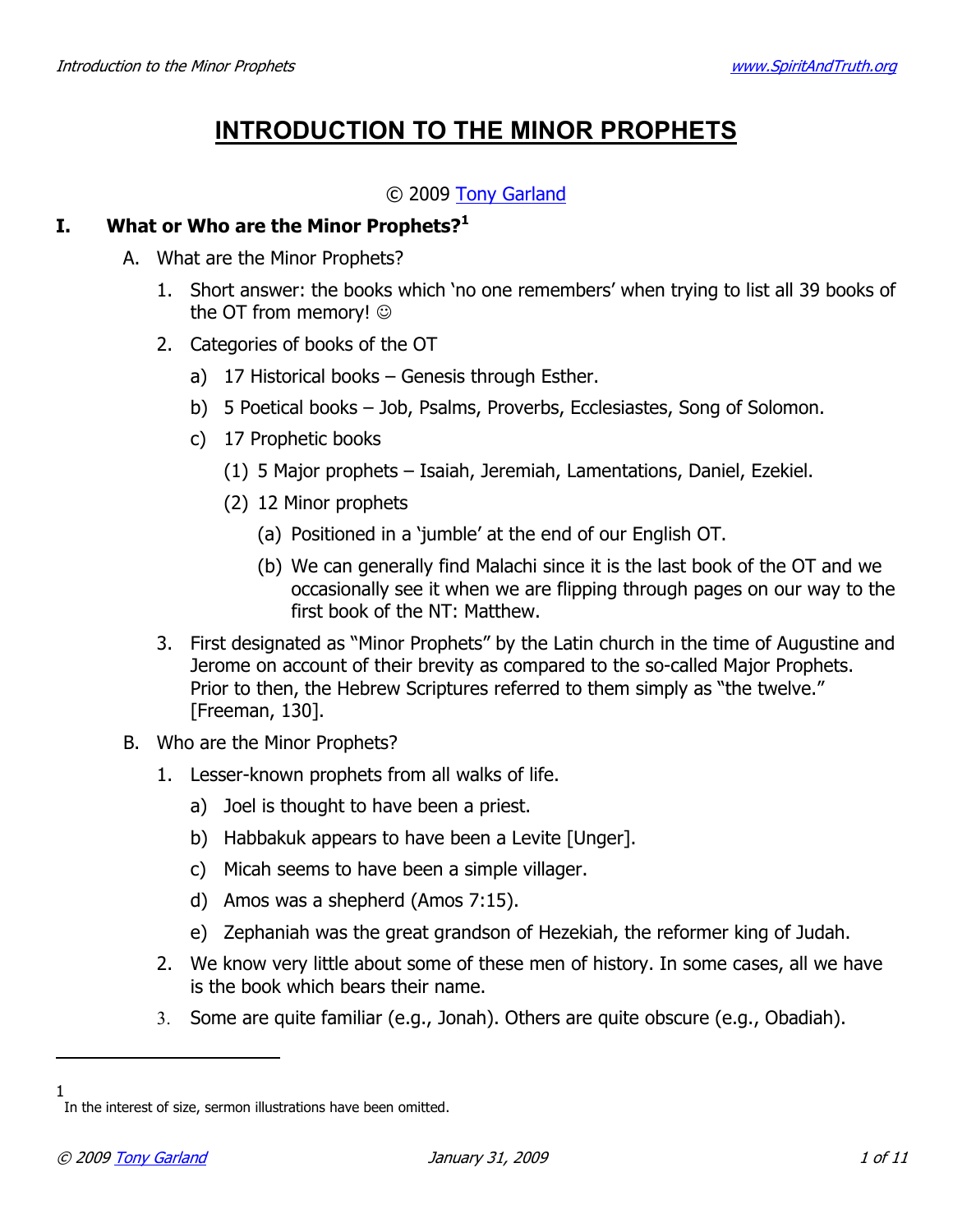- 4. Some had lengthy ministries and others—from what we know from their writings may have been quite short. For example, the book of Haggai spans a period of some 4 months [Unger].
- C. Why are they called "minor"?
	- 1. Not 'minor' in any sense except for the size of their writings in relation to the writings of other more well-known prophets such as Isaiah or Daniel who are known as the 'major' prophets.
	- 2. No less inspired: all prophecy is inspired of the Spirit, whether long or short.
	- 3. Not at all "minor" when the significance of some of their prophecies are considered. This makes sense when you consider that inspiration is what makes the writings of the Bible significant—it matters little whether the result is a few paragraphs or many pages. All that is given through these men is inspired and worthy of our attention.

As Peter explains, "prophecy never came by the will of man, but holy men of God spoke [as they were] moved by the Holy Spirit" (Peter 1:21).

- 4. So what are some of the important passages residing in these lesser-known pages of the Old Testament?
	- a) Luke 11:29-30 Jesus referred to the "Sign of the Prophet Jonah:" And while the crowds were thickly gathered together, He began to say, "This is an evil generation. It seeks a sign, and no sign will be given to it except the sign of Jonah the prophet. For as Jonah became a sign to the Ninevites, so also the Son of Man will be to this generation."
		- (1) Here we find our Lord validating the book of Jonah and comparing His ministry to that of Jonah who warned Ninevah. Although the city repented, it didn't last and was later overthrown.
	- b) Habakkuk 2:4 "The just shall live by his faith." A truth which sparked the Reformation via Martin Luther.
	- c) When the magi came to Herod inquiring about the whereabouts of the king of the Jews, it was the book of the minor prophet Micah which provided the answer.
		- (1) Matthew 2:4-6 records what transpired:
			- And when [Herod] had gathered all the chief priests and scribes of the people together, he inquired of them where the Christ was to be born. So they said to him, "In Bethlehem of Judea, for thus it is written by the prophet: 'But you, Bethlehem, [in] the land of Judah, Are not the least among the rulers of Judah; For out of you shall come a Ruler Who will shepherd My people Israel."'
	- d) The minor prophet Hosea, when writing about the birth of Israel in the Exodus from Egypt, also prefigured the flight and return of the young Jesus from Herod's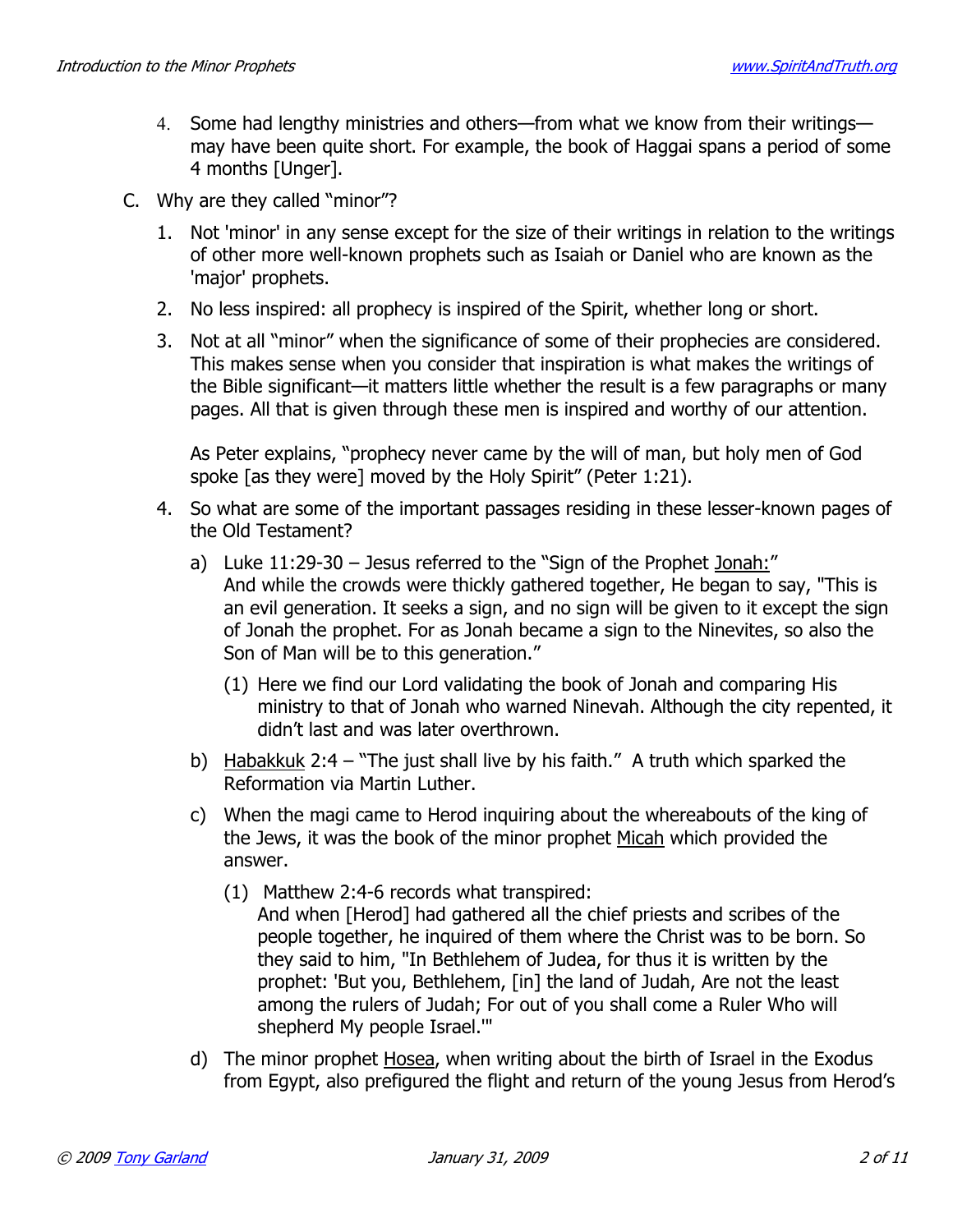persecution—as explained by Matthew: "out of Egypt I called My Son" (Hos. 11:1 cf. Mat. 2:15).

- e) The value of a slave, 30 pieces of silver, for which Judas would betray our Lord, was foretold by the minor prophet Zechariah (Zec. 11:12).
- It was also the minor prophet Zechariah who pronounced the manner and sign  $f$ ) by which the King of Israel would be presented in Zechariah 9:6: "Rejoice greatly, O daughter of Zion! Shout, O daughter of Jerusalem! Behold, your King is coming to you; He [is] just and having salvation, Lowly and riding on a donkey, A colt, the foal of a donkey."
- g) Zechariah also foresaw the piercing of the Messiah of Israel and the ultimate repentance and grief of Israel regarding the largest blunder of all history: the crucifixion of her own Messiah (Zec. 12:10).
- h) Another minor prophet, Malachi, revealed the ministry of John the Baptist (Mal. 3:1) and the coming of Elijah before the return of Christ (Mal. 4:5-6).
- Some of the most fearsome and sobering events associated with the return of i) Christ at the end of the age are recorded by another minor prophet, Joel, in his writings concerning the "Day of the Lord" (Joel 2 and 3).
	- (1) Multitudes, multitudes in the valley of decision! For the day of the LORD [is] near in the valley of decision. The sun and moon will grow dark, And the stars will diminish their brightness. The LORD also will roar from Zion, And utter His voice from Jerusalem; The heavens and earth will shake; But the LORD will be a shelter for His people, And the strength of the children of Israel. (Joel 3:14-16)
- i) These are but a small sample of the riches to be found in these neglected "minor" prophetical books of the OT.

### II. **Why Study the Minor Prophets?**

- A. Many of the reasons are the same ones we find for studying the Old Testament in general.
	- 1. It is impossible to make sense of the Bible and to understand much of what Jesus said and did without a reasonable grasp of the Old Testament.
	- 2. In fact, one could go even further and state that the degree to which Christians misunderstand and misrepresent Christ is strongly correlated to their knowledge of the Old Testament.
	- 3. These minor prophets are an important part of the Old Testament and worthy of our attention.
- B. Part of God's Word

The most obvious answer is: the Minor Prophets are part of God's Inspired Word.

1. A portion of Scripture given by God and preserved down through history.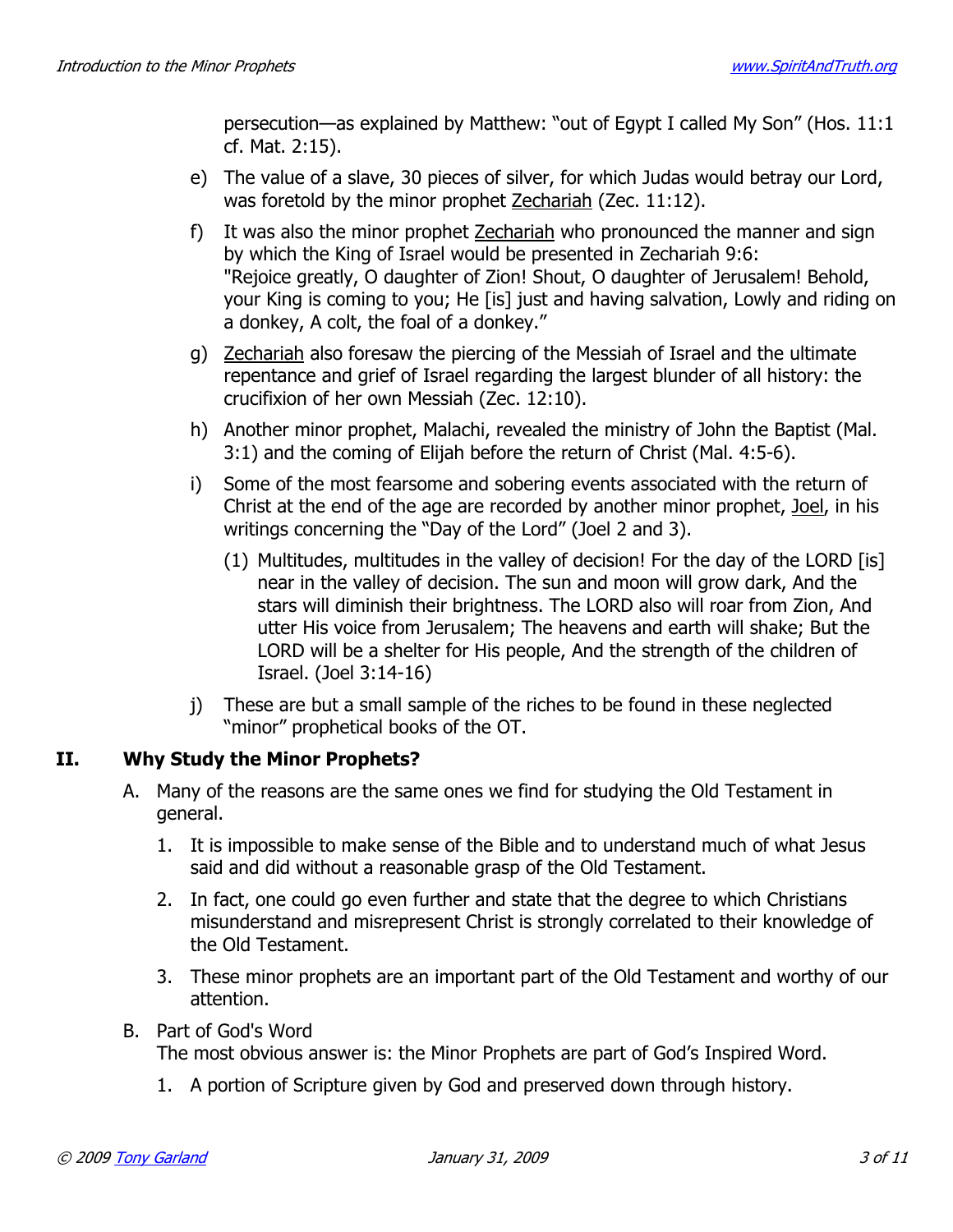- 2. As with all of Scripture, God assumes we understand the relevance of these books and are continually working to become more familiar with their contents (Hos. 6:6; Mat. 22:28-29; John 20:8-9).
- C. To gain a more solid foundation which allows us to recognized when Scripture is being twisted or sensationalized to build fear or a following.
	- 1. Many Christians lack a solid foundation in the OT and therefore are "open season" for being led astray about how to interpret the NT, especially in prophetic passages.
	- 2. One of the results is an undercurrent of fear regarding developments in history because there is no sense of prophetic development or understanding of the flow of the stream of events which God has revealed will eventually lead to Christ's return.
	- 3. Lacking the framework of the OT, it becomes next to impossible for the Christian who remains ignorant of the OT to evaluate larger themes which span both OT and NT-especially in relation to their future development.
	- 4. Without the "big picture" view we are trapped reacting to isolated historical events never knowing really how they may or may not fit into significant historical developments related in Scripture.
- D. Because the Minor Prophets are Unfamiliar
	- 1. Because these passages are less familiar, we are more likely to learn something we haven't heard or considered before.
	- 2. Because of their fragmentary nature, the minor prophets force us to develop a better understanding of Biblical history as we seek to make sense of the personalities, foreign geography and political developments which populate these books.
	- 3. The progression of development in the minor prophets provide important jigsaw pieces in the puzzle of understanding the progression of Bible history involving Israel from the time of Solomon through the divided Kingdom, the subsequent fall of the Northern Kingdom to Assyria and the Southern Kingdom to Babylon, and ultimately, the restoration of the remnant which returns from Babylon to rebuild Jerusalem prior to the time of the NT.
- E. To learn from past fulfillment.
	- 1. In the words of George Santayana, "Those who cannot learn from history are doomed to repeat it."
	- 2. There are some uncanny, unsettling, even hair-raising parallels between the situations and words found in the prophets and our own situation today. Although the USA is not Israel, many of the same principles apply and we can only blame ourselves when we find ourselves in the same well-worn ditch as cultures and countries who went before and also forsook God.
	- 3. C. Hassell Bullock observes: "The deep satisfaction of studying the words of some of history's most profound spokesmen is indescribable. But so is the deep anguish of the message they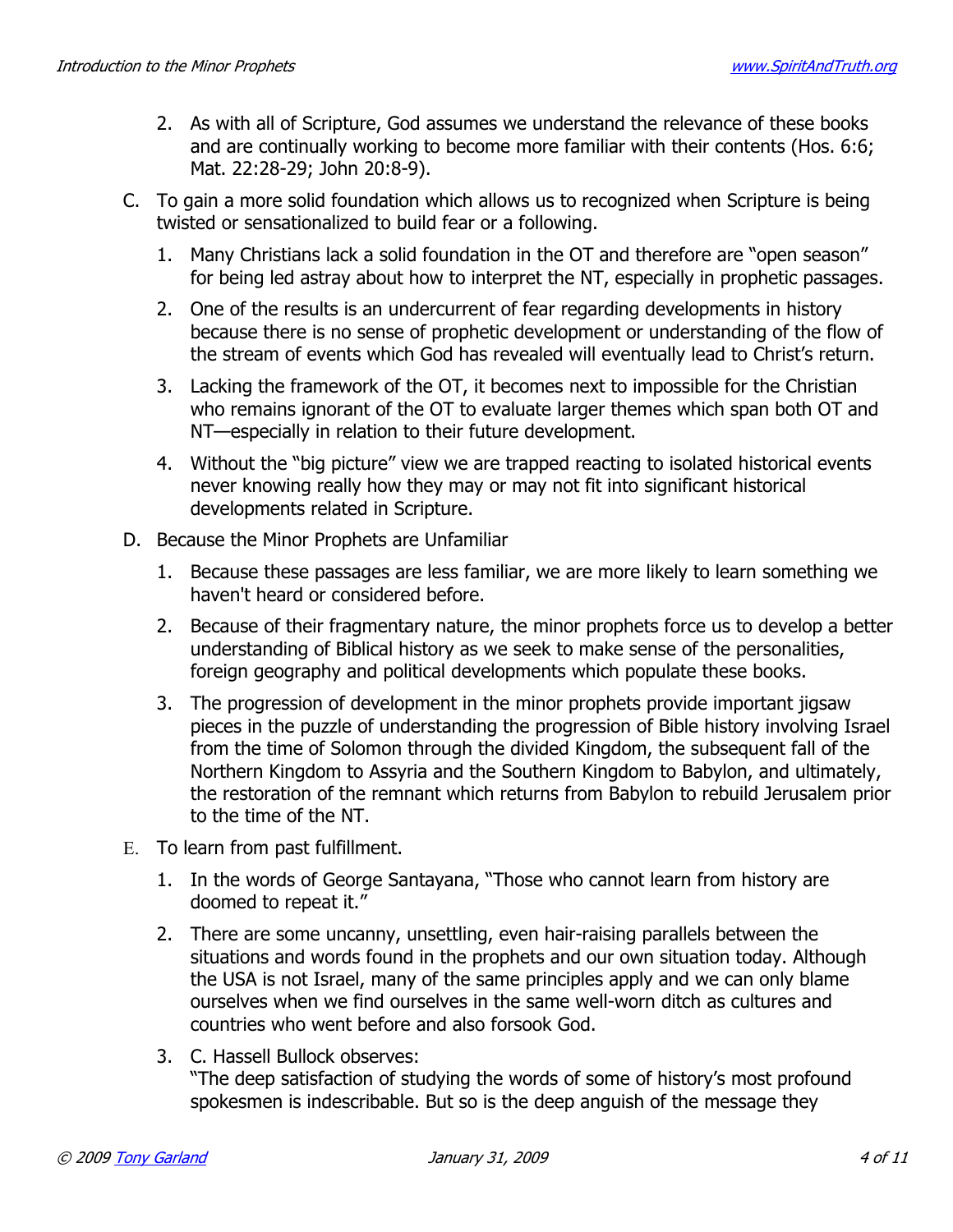delivered to their ancient audience with its application for the modern world. Their call to righteousness, their summons to fasten social structures to the character of an ethical God, and their insistent proclamation that the Lord's patience would not endure forever, even though in the end sin could not outdo His grace or undo His love—these were emphatic precepts that the prophets iterated and reiterated to their world, precepts that still have not lost their potent relevance. . . . The value of the Hebrew prophets has been assessed and weighted by three millennia of history, and thankfully they, being dead, yet speak." [Bullock, 9-10]

- 4. Unbiased unlike the kingly and priestly lines, individual prophets were not in line for political advantage and sought no permanent institutional power.
- F. Characteristics of cultures in their death throws.
	- 1. Certainty of God's judgment on those who, though previously favored, have abandoned Him and now rest in their pride.
	- 2. God's use of nations to chastise Israel, but also his opposition of those nations who gleefully participate.
- G. How God has acted in the past is an excellent measure of how He is likely to behave in the future.
	- 1. We learn about the character of God.
	- 2. We find solace and guidance for our own times of crisis.
	- 3. Bullock continues,

"The prophets spoke to Israel in times of crisis. In fact, historical and moral crisis, . . . Had there been no crisis, threw would have been little need for the prophets. When the list of literary prophets is posted, it will be noted that they are clustered around critical historical events or eras." [Bullock, 11]

#### Where do the Minor Prophets Fit into History?  $\mathbf{V}$ .

- A. When we read the Minor Prophets, in fact any prophetic passages, we'll often find passages which mix both near-term and far-afield predictions. This is one of a number of difficulties we face in grasping the application of such passages
	- 1. In some instances, the passage strictly concerns the historical setting of the prophet.
	- 2. In other instances, portions of a passage concern a far future setting—even future to our own day.
	- 3. Most often, passages contain a mix of both elements.
	- 4. Therefore, it behooves us to know as much as is practical concerning the historical setting within which the prophet gave his oracle if we are to make a reasonable judgment concerning the topics and events he has in view.